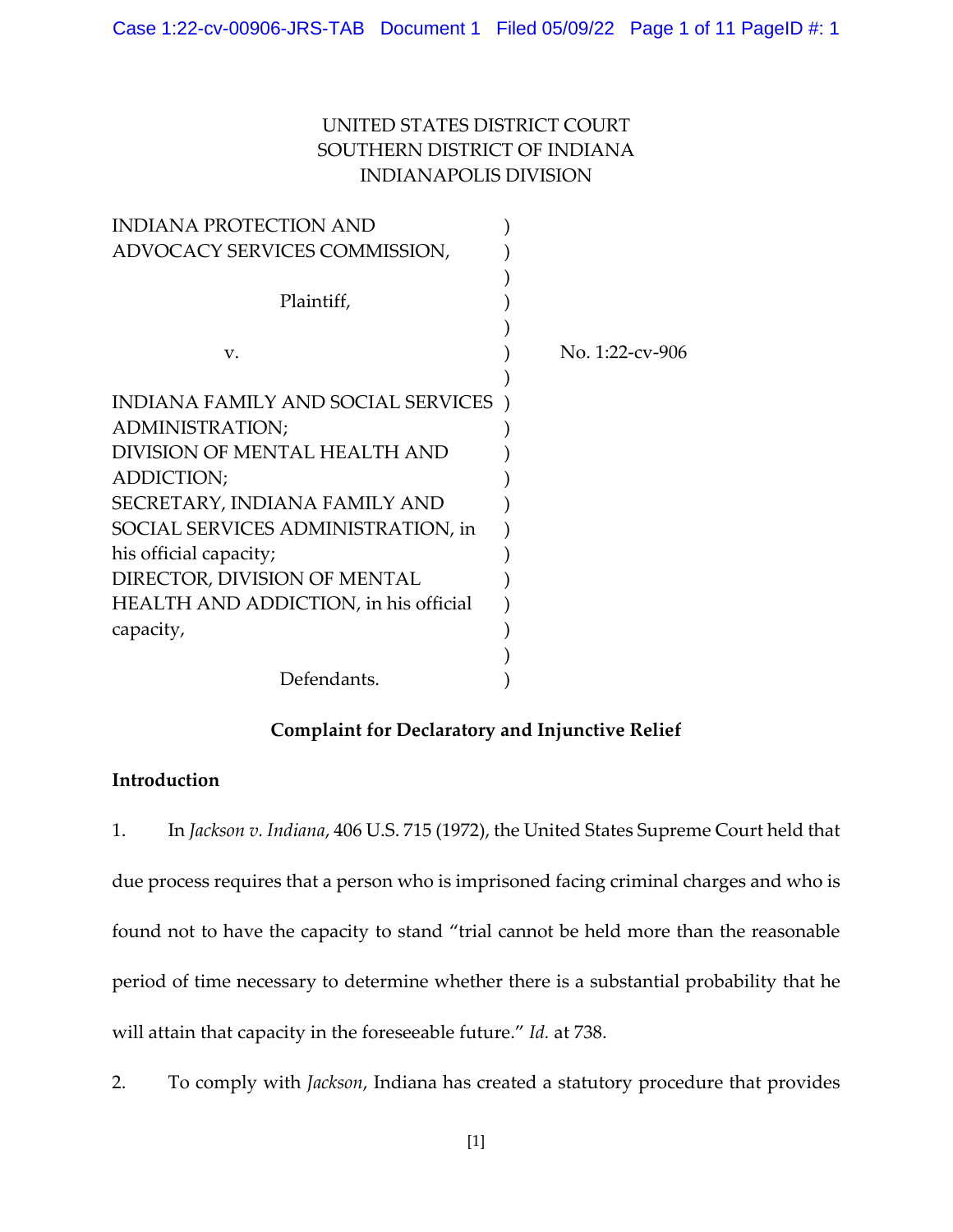#### Case 1:22-cv-00906-JRS-TAB Document 1 Filed 05/09/22 Page 2 of 11 PageID #: 2

that once a person is found by a trial court not to have the capacity to stand trial, the person must be committed to the Division of Mental Health and Addiction, which is to provide competency restoration services or is to contract with a third party to provide these services. After 90 days a report is to be filed with the court as to whether competency can be restored and if there is not a substantial probability of competency restoration, civil commitment proceedings are to be initiated.

3. Although courts in Indiana regularly find persons to lack the capacity to stand trial and commit them to the Division of Mental Health and Addiction, the Division may refuse to assume immediate responsibility for their care, leaving the prisoners to languish in county jails, an inappropriate placement. At the current time there are at least 17 prisoners in the Marion County Jail who are committed to the Division for restoration services. However, the Division has failed to remove the persons from the jail or otherwise provide restoration services. Some of these prisoners have been held in the jail since prior to January 1, 2022. This experience is replicated in other jails in Indiana.

4. This indefinite confinement violates due process. The failure to timely provide restoration services also violates Title II of the Americans with Disabilities Act, 42 U.S.C. § 12101, *et seq.*, and Section 504 of the Rehabilitation Act, 29 U.S.C. § 794. Appropriate declaratory and injunctive relief should issue.

#### **Jurisdiction, venue, and cause of action**

5. This Court has jurisdiction of this case pursuant to 28 U.S.C. § 1331.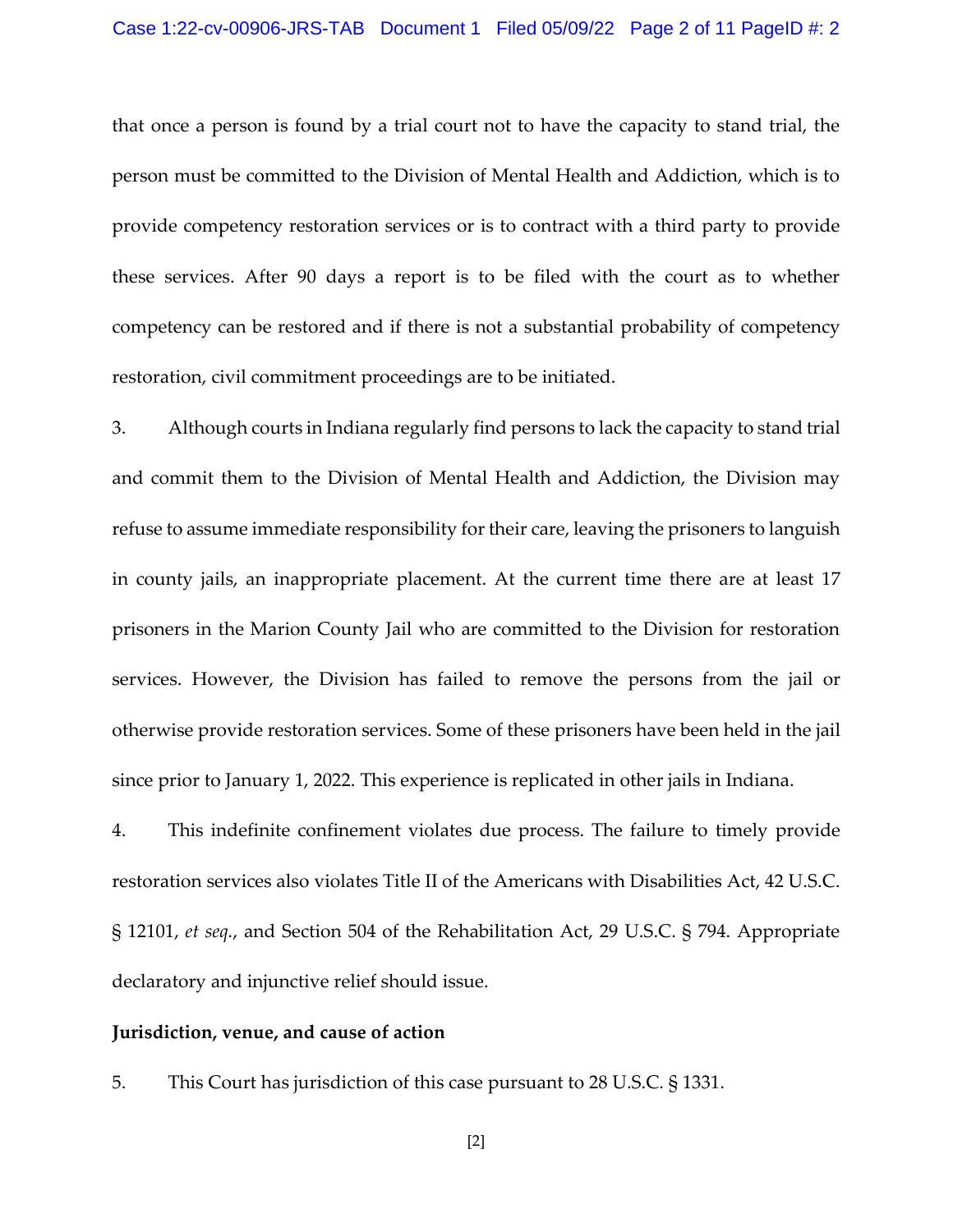6. Declaratory relief is authorized by 28 U.S.C. §§ 2201, 2202 and by Rule 57 of the Federal Rules of Civil Procedure.

7. Venue in this district is proper pursuant to 28 U.S.C. § 1391.

8. Plaintiff brings this action pursuant to 42 U.S.C. § 1983, to redress the deprivation, under color of state law, of rights secured by the Constitution of the United States. It is also brought pursuant to 42 U.S.C. § 12133 and 29 U.S.C. § 794a(a)(2).

### **Parties**

9. Indiana Protection and Advocacy Services Commission ("IPAS") is an entity, created under Indiana Code § 12-28-1-1, *et seq.*, pursuant to federal mandate and funded through federal monies, to represent, advocate for and protect the rights and interests of individuals with mental illness, developmental disabilities, and other disabilities. IPAS is the federally-mandated and state-designated Protection and Advocacy system ("P&A") for the state of Indiana, as that term is defined under the Developmental Disabilities Assistance and Bill of Rights Act ("DD Act"), 42 U.S.C. § 150141, *et seq.*, the Protection and Advocacy for Individuals with Mental Illness Act of 1986 ("PAIMI Act"), 42 U.S.C. § 10810, *et seq.*, and the Protection and Advocacy of Individuals Rights Act ("PAIR Act"), 29 U.S.C. 794e, *et seq.* IPAS's offices are located in Indianapolis, Indiana. IPAS, as authorized by statute, oversees Indiana Disability Rights, the services arm of IPAS.

10. The Family and Social Services Administration is a state agency that is charged with, among other things, the provision of mental health services through the Division of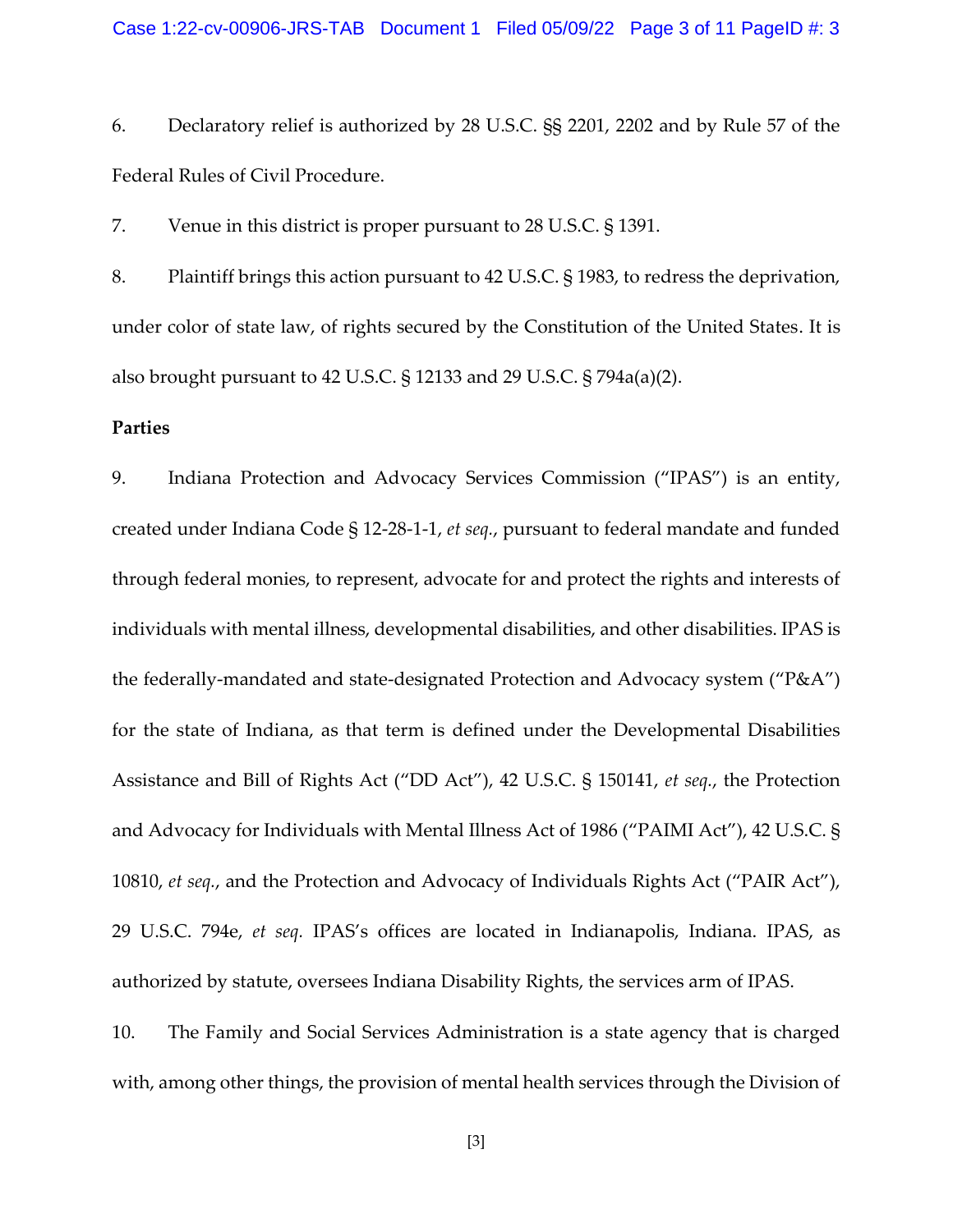Mental Health and Addiction. It is a recipient of federal funding and is therefore subject to the requirements of the Rehabilitation Act. 29 U.S.C. § 794.

11. The Division of Mental Health and Addiction is the sub-agency within the Family and Social Services Administration that is charged with the provision of mental health services. It is a recipient of federal funding and is therefore subject to the requirements of the Rehabilitation Act. 29 U.S.C. § 794.

12. The Secretary of the Family and Social Services Administration is the duly appointed head of the agency that, among other things, is charged with providing mental health services through the Division of Mental Health and Addiction. The Secretary is sued in his official capacity pursuant to Rule 17(d) of the Federal Rules of Civil Procedure.

13. The Director of the Division of Mental Health and Addiction is the head of the division that provides mental health services to persons in Indiana. The Director is sued in his official capacity pursuant to Rule 17(d) of the Federal Rules of Civil Procedure.

### **Legal background**

14. Indiana Code § 35-36-3-1 provides the procedure that a trial court in a criminal case is to follow if there are reasonable grounds to believe that the defendant lacks the capacity to understand the proceedings and to be able to assist in his or her defense.

15. Under this procedure, if the defendant is determined not to possess the necessary capacity, the court

shall delay or continue the trial and order the defendant to be committed to the division of mental health and addiction. The division of mental health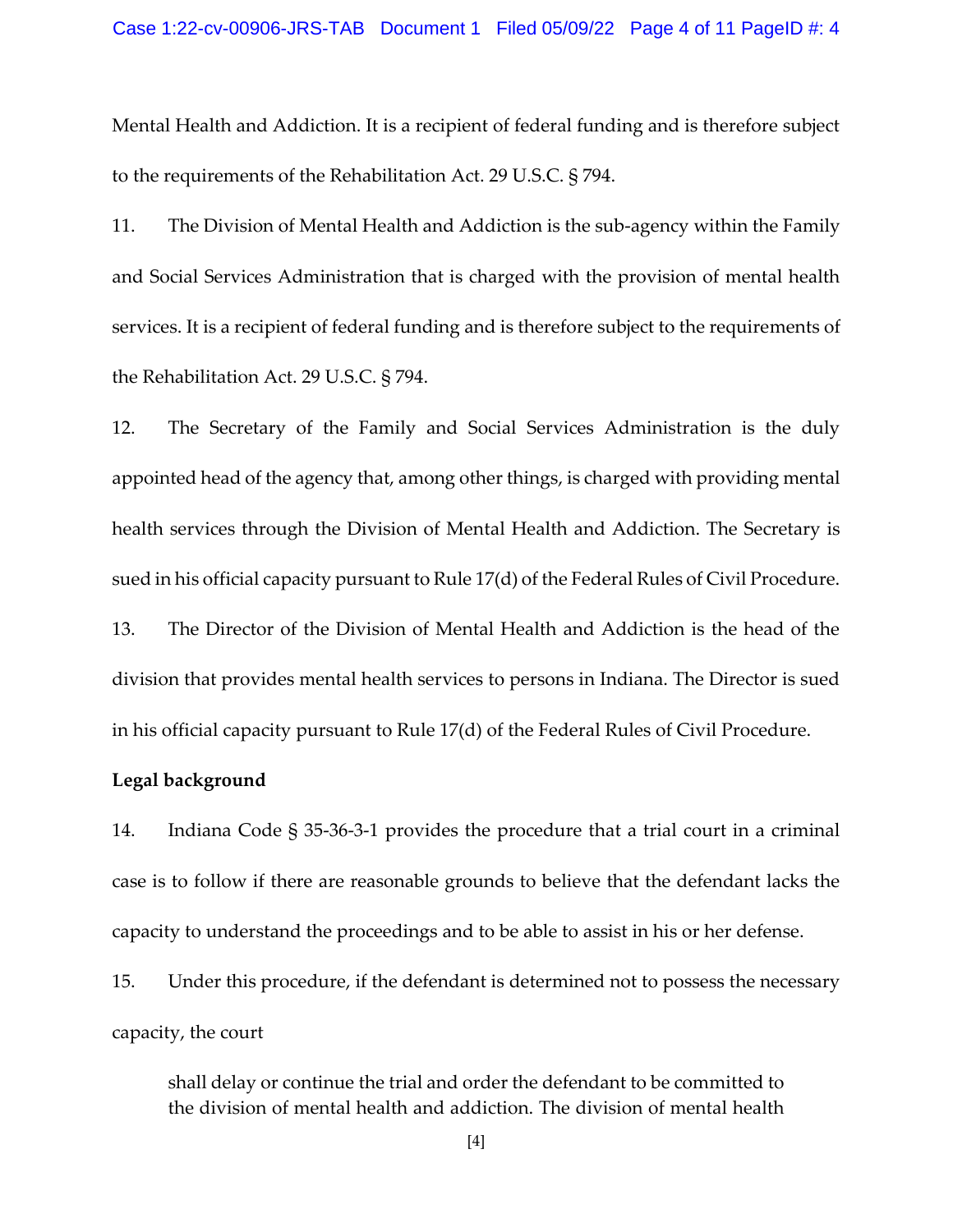and addiction shall provide competency restoration services or enter into a contract for the provision of competency restoration services by a third party in the:

(1) location where the defendant currently resides; or

(2) least restrictive setting appropriate to the needs of the defendant and the safety of the defendant and others.

*Id.*

16. Within 90 days of the time that the defendant is admitted into a state institution for the provision of competency restoration services or these services are initiated by a third-party contractor, the court is to be informed as to whether the defendant has a substantial probability of restoration to competency within the foreseeable future. Ind. Code § 35-36-3-3(a).

17. If this substantial probability does not exist, regular commitment proceedings must be initiated against the defendant. Ind. Code § 35-36-3-3(b).

18. If a substantial probability does exist, the defendant is to be retained where they are until competency is restored or for six months from the date the defendant entered the institution or restoration services by a third-party contractor were initiated. Ind. Code § 35-36-3-3.

19. If the defendant has not attained the ability to understand the proceedings and assist with their defense by that time, regular commitment proceedings must be initiated. Ind. Code § 35-36-3-4.

## **Factual allegations**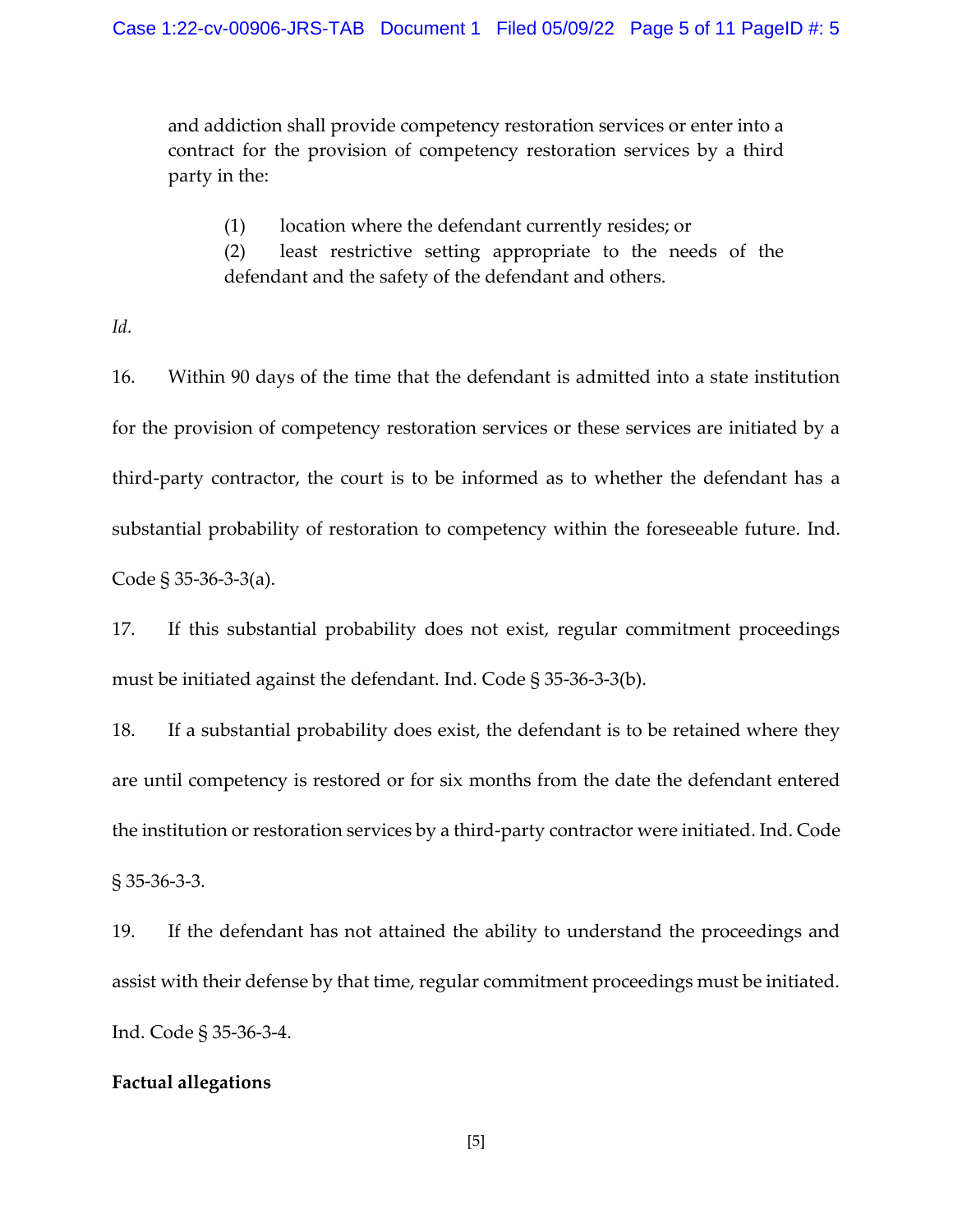20. Once a criminal court orders a person without the necessary capacity to stand trial to be committed to the Division of Mental Health and Addiction, the Division will file a "Confinement Authority/Cover Letter" indicating to which hospital the defendant will be sent for restoration services, although the Division can change this designation.

21. Even though restoration services need not be provided in an institutional setting, the Division usually places defendants into institutional settings.

22. The defendant will then have to wait in the county jail until a bed is available where the defendant can be sent for restoration services.

23. In Marion County, incompetent defendants do not receive mental health services designed to restore their competency while they remain in the Marion County Jail.

24. As of May 5, 2022, the Marion County Public Defender Agency had at least 18 clients who had been committed to the Division of Mental Health and Addiction for the provision of restoration services and for whom the Division had indicated that they would be placed in specific institutions.

25. However, these clients had not been placed as of May 5, 2022, because there was not sufficient space in the institutions.

26. One of the clients had been waiting since September 15, 2021 and 4 others had been waiting since before January 1, 2022.

27. The Marion County Public Defender Agency has identified 16 clients who were moved between December 15, 2021, and May 5, 2022, to either a state hospital operated

[6]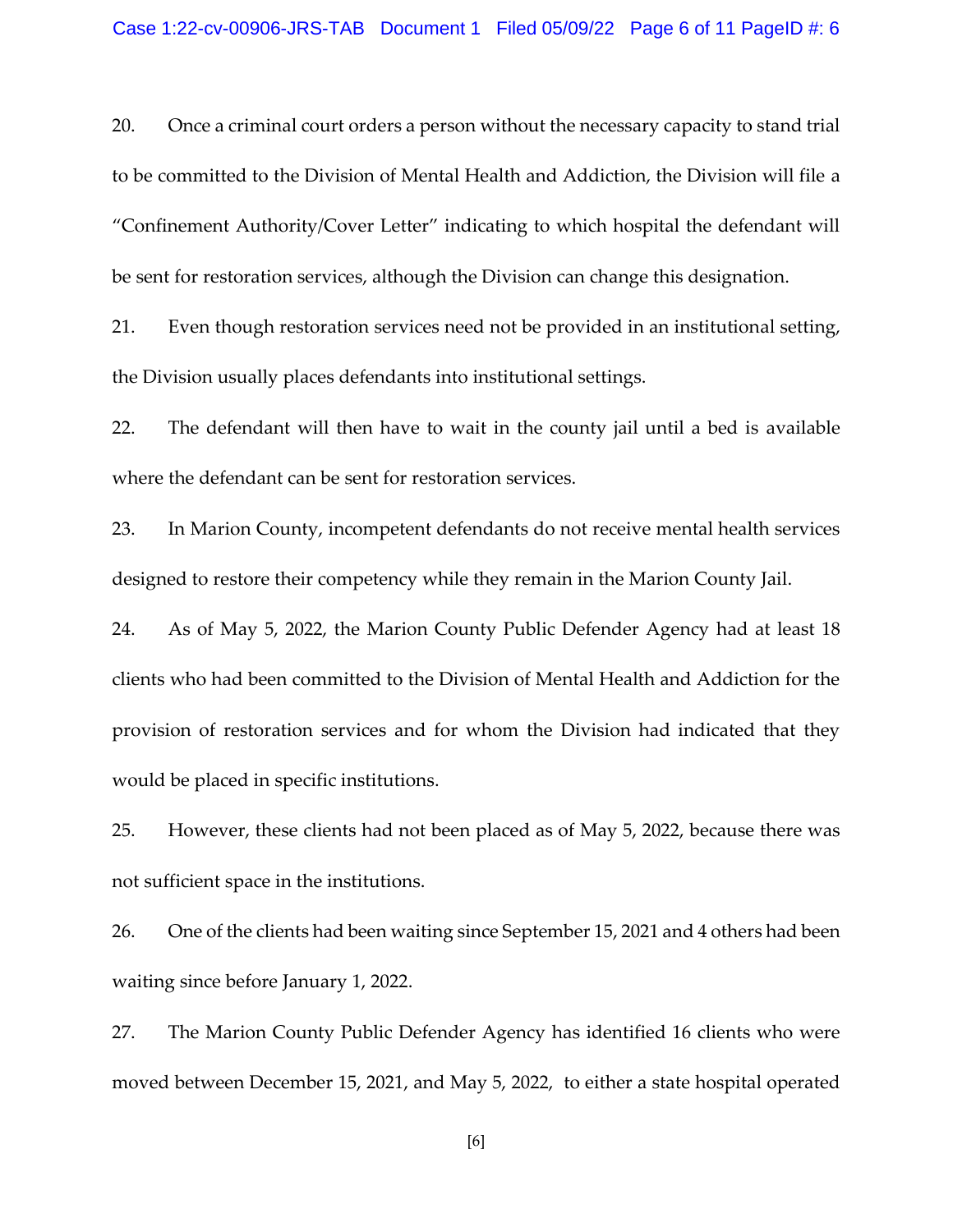by the Division of Mental Health or to another facility after commitment to the Division following a finding that the client was incompetent to stand trial.

28. The average wait time between the date of the commitment order by the criminal court and the date of being moved to the state hospital was 121.4 days. Three defendants had to wait more than 200 days.

29. The Division of Mental Health and Addiction has grossly insufficient capacity to provide restoration services to those committed for those services.

30. The Division of Mental Health and Addiction has determined that persons charged with serious crimes who need restoration services must be sent to the Isaac Ray Unit at Logansport State Hospital, while other incompetent defendants may be sent to other institutions.

31. In an affidavit dated February 22, 2022, the director of the Division of Mental Health and Addiction stated that there are over 40 persons awaiting admission to Logansport State Hospital.

32. There are severe bed shortages in the other Division of Mental Health and Addiction institutions that provide restoration services and there are an inadequate number of operational community or facility-based restoration services with the capacity to meet the demand to timely provide the services to persons who have been found not to possess the capacity to stand trial and who have been committed to the Division of Mental Health and Addiction.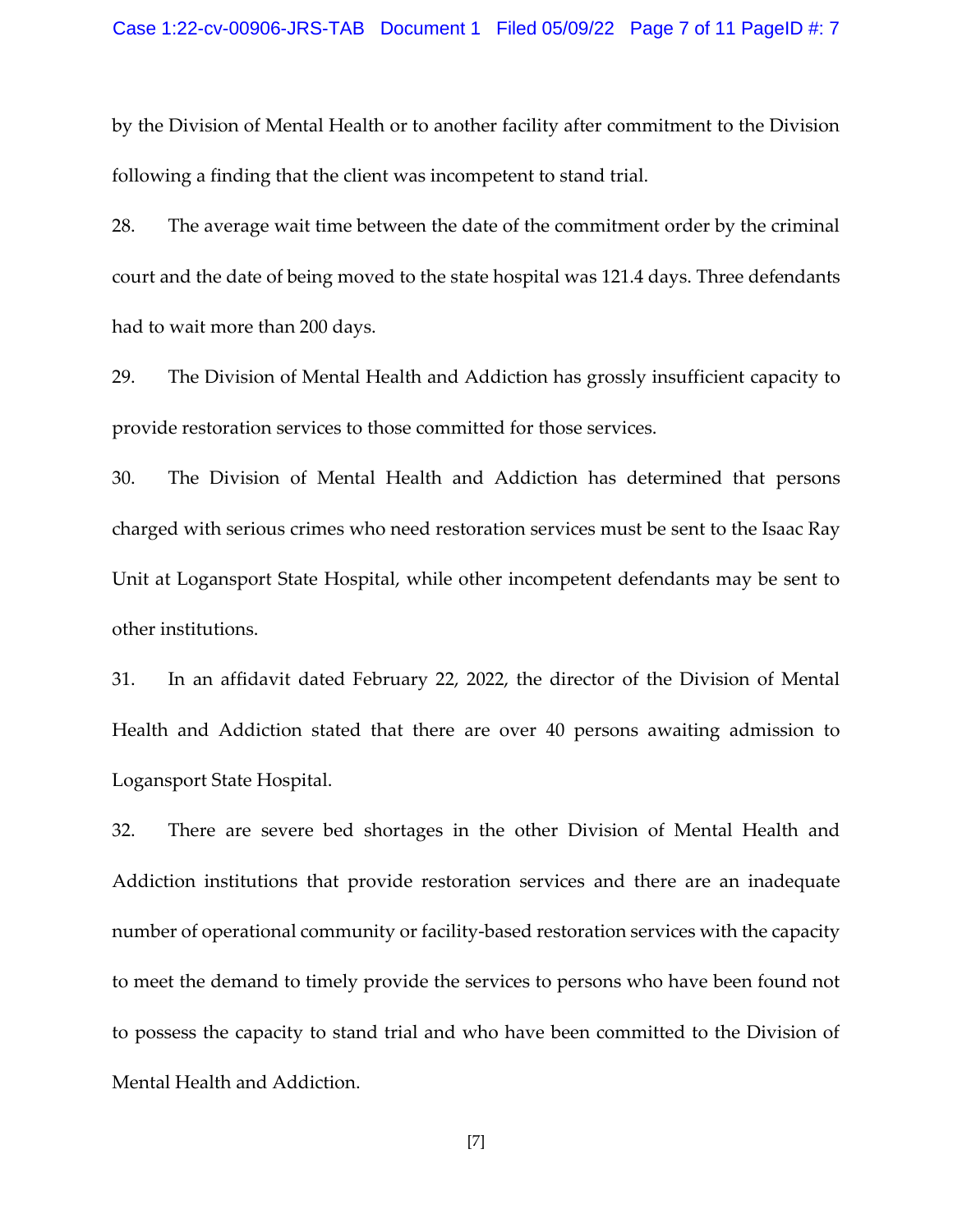33. Because of this, prisoners must languish in the Marion County Jail where they do not receive services designed to restore their competency to stand trial.

34. This prolonged confinement without mental health services designed to restore competency is harmful to the prisoners.

35. On information and belief, other county jails in Indiana house defendants who have been committed to the Division of Mental Health and Addiction, but who remain in the jails because there are not sufficient placements and who do not receive competency restoration services.

36. The Family and Social Services Administration and the Division of Mental Health and Addiction have the obligation to ensure that mental health services designed to restore competency are provided when defendants are committed to their care and custody.

37. The defendants who have been found to not have the capacity to stand trial are in need of treatment and other services that they do not receive in county jails.

38. Holding the prisoners in county jails indefinitely because the defendants fail to maintain sufficient placements for restoration services causes injury to the prisoners who are denied necessary mental health services and who are held in legal limbo for extended periods of time.

39. Both the Indiana Family and Social Services Administration and the Division of Mental Health and Addiction are recipients of federal funding.

[8]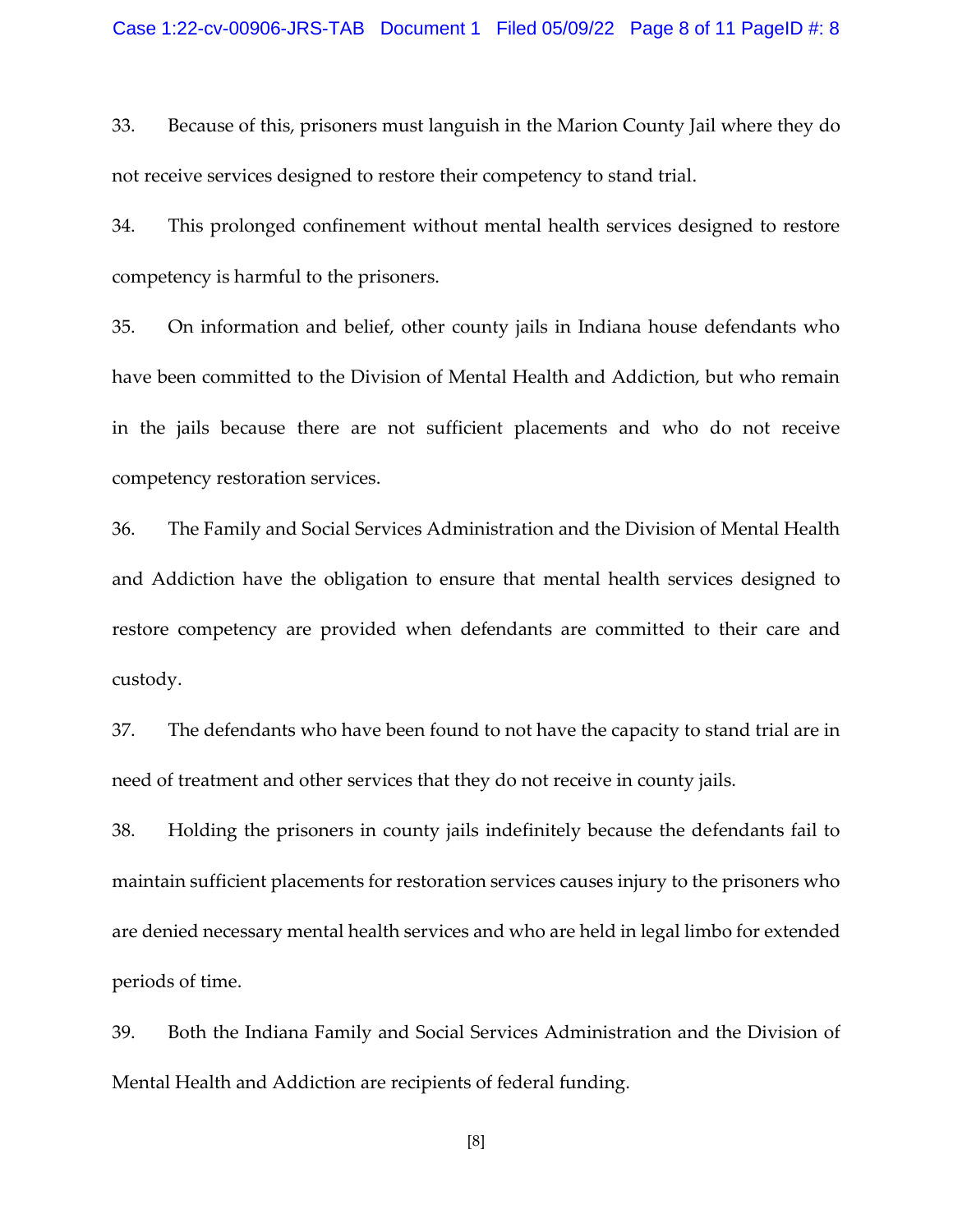40. Congress, in passing the PAIMI Act and the DD Act, provided that protection and advocacy services, such as IPAS, have the authority to "pursue . . . legal . . remedies to ensure the protection of individuals with mental illness who are receiving care or treatment in the State." 42 U.S.C. § 10805(a)(1)(B) (PAIMI Act). *See also* 42 U.S.C. § 15043(a)(A)(i) (DD Act).

41. Protecting the rights of persons to receive restoration services as ordered by criminal courts is both germane to IPAS's purpose and consistent with the authority that has been vested in it by Congress.

42. IPAS therefore brings this action on behalf of the persons who have been determined to be lacking capacity to be tried in their criminal trials and who have been committed to the Division of Mental Health and Addiction for the provision of services to restore their competency or who will in the future be found incompetent and committed for the provision of these services by the Division of Mental Health and Addiction.

43. The prisoners who have been declared to be incompetent and are suffering indefinite confinement as noted above are being caused irreparable harm for which there is no adequate remedy at law as has IPAS which exists to protect their rights.

44. At all times defendants have acted and have failed to act under color of state law. **Legal claims**

45. By failing to timely provide mental health services designed to restore prisoners

[9]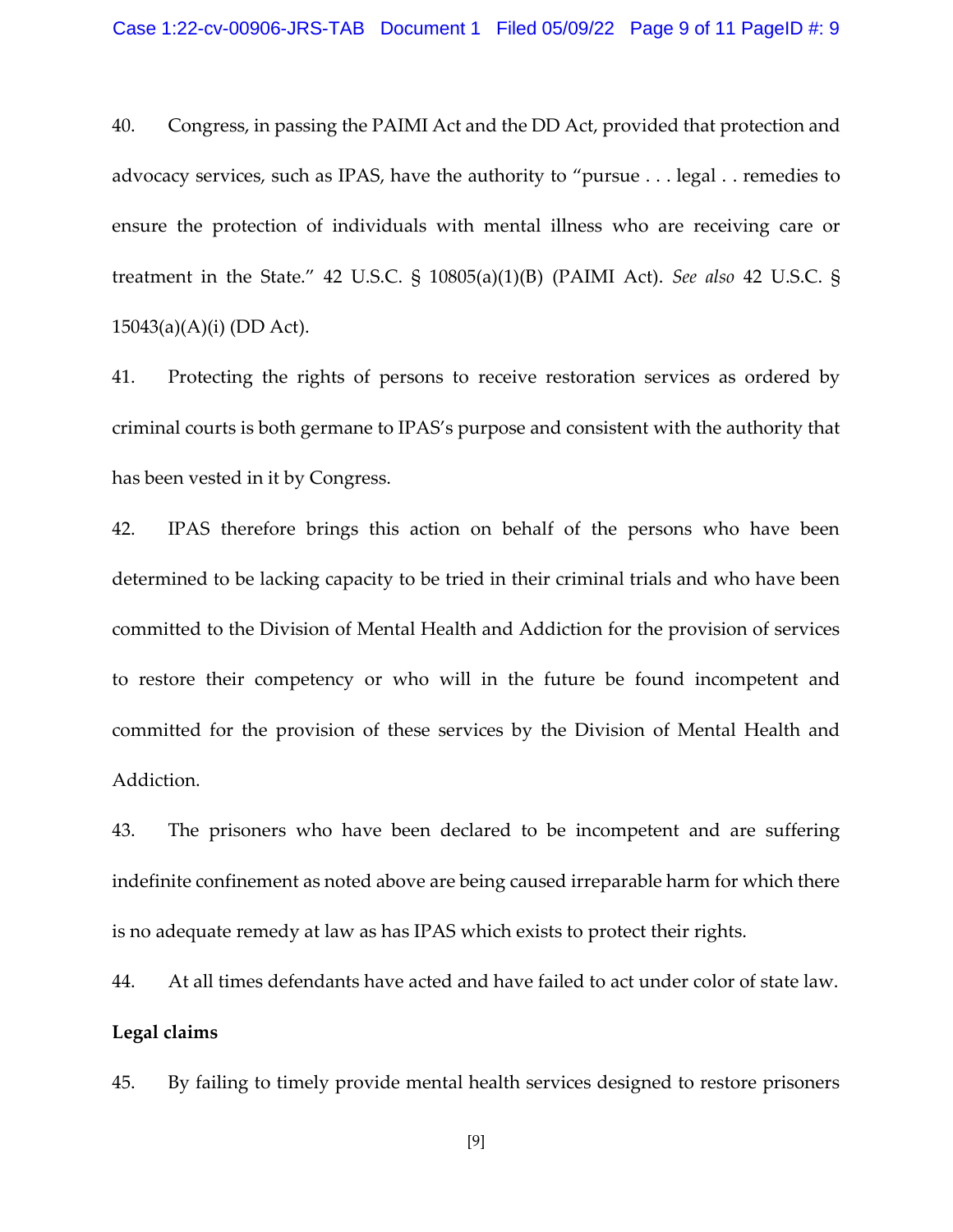to competency, defendants Secretary of the Family and Social Services Administration and Director of the Division of Mental Health and Addiction have violated due process.

46. By failing to timely provide mental health services designed to restore prisoners to competency, defendants Family and Social Services Administration and the Division of Mental Health and Addiction have failed to provide reasonable accommodation of the prisoners' disabilities and has violated the Rehabilitation Act, 29 U.S.C. § 794.

47. By failing to timely provide the provision of mental health services designed to restore prisoners to competency, defendants Secretary of Family and Social Services Administration and the Director of the Division of Mental Health and Addiction have failed to provide reasonable accommodation of the prisoners' disabilities in violation of the Americans with Disabilities Act, 42 U.S.C. § 12132, *et seq.*

## **Request for relief**

WHEREFORE, plaintiff requests that this Court:

a. Accept jurisdiction of this case and set it for hearing at the earliest opportunity.

b. Declare that defendants have violated the Constitution, Rehabilitation Act, and Americans with Disabilities Act for the reasons noted above.

c. Enter a preliminary injunction, later to be made permanent, requiring defendants to immediately place prisoners who have been committed to the Division of Mental Health and Addiction into appropriate placements where competency restoration services can be provided or to otherwise provide them with appropriate restoration services.

d. Award plaintiff its reasonable attorneys' fees and costs.